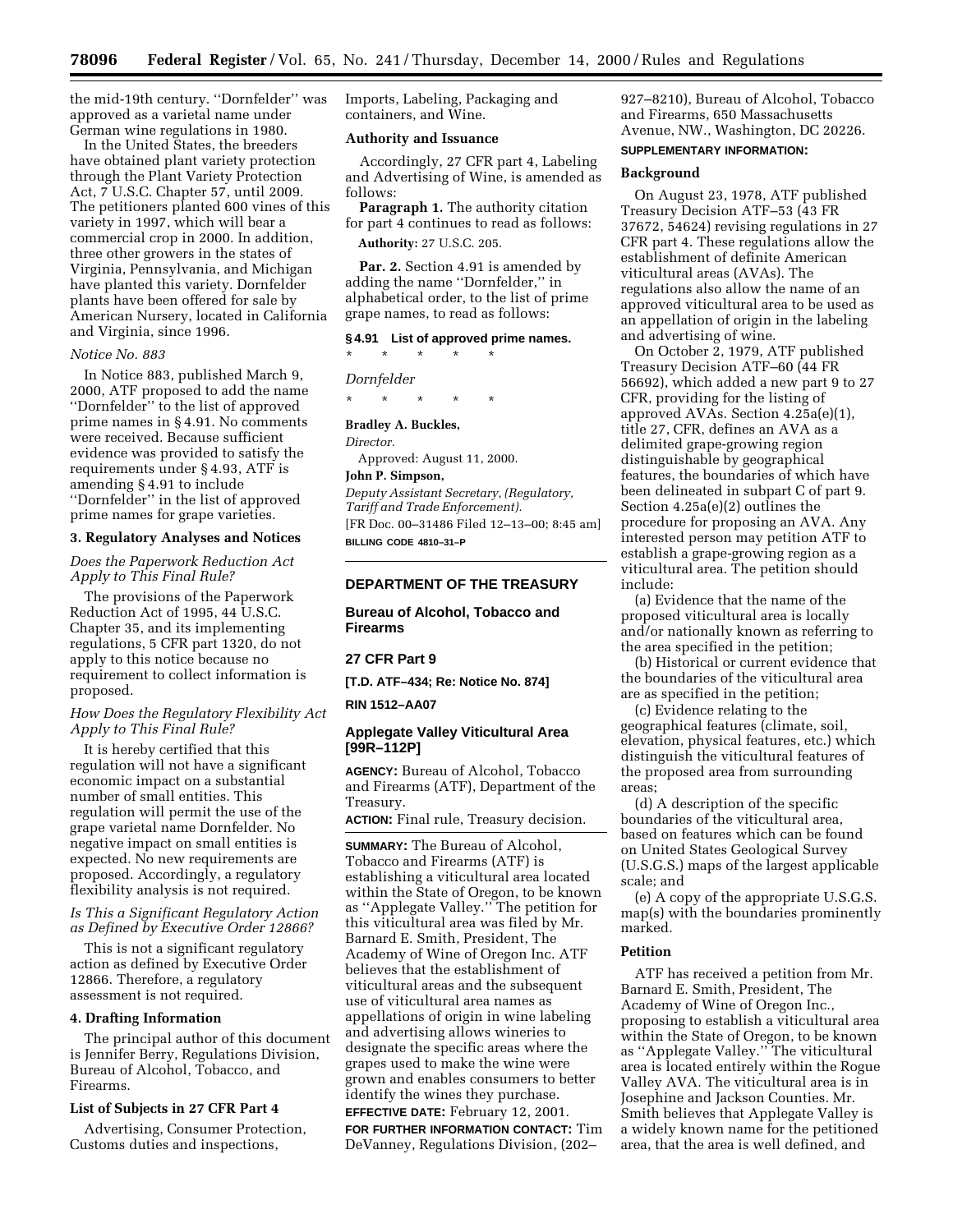that the area is distinguished from other areas by its soil and climate.

The Applegate Valley has been a grape-growing region since 1870 when A. H. Carson began planting 30 acres of grapes along North Applegate Road. There are now 23 vineyards in the valley. In the original petition, Mr. Smith noted there were six bonded wineries and 235 acres of grapes in the proposed area. Since the publication of the notice, the petitioner amended his statement regarding the number of bonded wineries: there are four bonded wineries in the Applegate Valley. One commentor provided an acreage update by stating that there are now over 340 acres that have been planted to grapes within the Applegate Valley.

## **Notice of Proposed Rulemaking**

In response to this petition, ATF published a notice of proposed rulemaking, Notice No. 874, in the **Federal Register** on May 6, 1999 [64 FR 24308], proposing the establishment of the Applegate Valley viticultural area. The notice requested comments from interested persons by July 6, 1999.

#### **Name Evidence**

ATF found that usage of the name Applegate Valley is well established. There are many businesses, organizations and at least one community event (the Applegate Valley Harvest Festival), that employ the use of this name. The Applegate River was named for one or more of the Applegate brothers who explored the area in 1846. The U.S.G.S. map used to show the boundaries of the area (Medford, Oregon; California 1955, Revised 1976, (NK 10–5), scale 1:250,000) uses the name Applegate River and shows the town of Applegate within the Applegate Valley viticultural area. The following are evidence of Applegate Valley's name recognition.

• ''The Wine Appellations of Oregon'' map published by the Oregon Wine Marketing Coalition shows the Applegate Valley and mentions it in its notes.

• The Oxford Companion to Wine (first edition) mentions the Applegate Valley on page 693.

• The Oregon Winegrape Growers' Guide devotes several paragraphs to a discussion of the Applegate Valley as one of Oregon's grape-growing areas.

• Treasury Decision ATF–310 (The Rogue Valley Viticultural Area) refers to the Applegate Valley within the Rogue Valley viticultural area.

#### **Geographical Features**

## *Evidence of Boundaries and Topography*

The boundaries of the viticultural area are within Jackson and Josephine Counties in the State of Oregon. The area is entirely within the Rogue Valley viticultural area. The Rogue Valley viticultural area has three distinct subregions: Applegate Valley and two other valleys that have not been designated as AVAs, Illinois Valley and Bear Creek Valley. The Illinois Valley lies to the west of the Applegate Valley and Bear Creek Valley lies directly to the east of the AVA.

The Applegate Valley is approximately 50 miles long, running from its southeast origins near the California border, in a generally northwest direction, to where it joins the Rogue River, just west of Grants Pass.

Applegate Valley is surrounded by the Siskiyou Mountains. The Siskiyou Mountains are believed to have been created in the Jurassic period by upthrusts of the ocean floor as a plate forced its way under the continental shelf. To Applegate Valley's east and south is the Rogue River National Forest. To its west is the Siskiyou National Forest. Both of the National Forests' boundaries have been identified by the U.S. Forest Service and were used to identify the boundaries of the Applegate Valley AVA where appropriate. A portion of the western boundaries, and most of the northern boundaries, are established by straightline segments drawn between prominent physical features of the terrain, mostly mountaintops. The boundaries of the Applegate Valley AVA are more particularly discussed in § 9.165(c) of the regulations, as identified at the end of this Treasury Decision.

## *Soil*

The petitioner submitted a soil analysis listing the principal soil series from Applegate Valley, Bear Creek Valley and Illinois Valley vineyards. As indicated earlier, these three subregions are located in the Rogue Valley viticultural area. The principal soil series from vineyards located in each of these subregions are: (1) Applegate Valley: Central Point, Cove, Kerby, Manita, Ruch and Shefflein; (2) Bear Creek Valley: Agate-Winlow Complex, Brockman, Carney, Central Point, Coleman, Darrow, Evans, Holland, Medford, Provig-Agate Complex, Ruch, Selmac, Shefflein, Vannoy and Wapato; (3) Illinois Valley: Brockman, Cornutt-Dubakella Complex, Foehlin, Kerby,

Pollard and Takilma. Based on this soil analysis, the Applegate Valley and Bear Creek Valley vineyards have three principal soil series in common: Central Point, Ruch and Shefflein. It is also apparent that Illinois Valley and Applegate Valley vineyards have one principal soil series in common, Kerby.

Soil types in the Applegate Valley are generally granite in origin as opposed to the volcanic origin of the Cascade Mountains to the east. Most of the Applegate Valley vineyards are planted on stream terraces or alluvial fans providing deep well-drained soils. The leaching of the more basic soil components found in the Illinois Valley have left the soil slightly more acidic than the soils in the Applegate Valley. The soils to the east of Applegate Valley near Bear Creek Valley tend to be less acidic than the soils in the Applegate Valley. Applegate Valley soils have a pH of between 6.1 and 6.5. In The Oregon Winegrape Growers' Guide, Ken Browning writes that a pH of 6.0 to 6.5 is ideal for desirable microbiological activity, nutrient availability, and nutrient balance.

#### *Climate*

The natural geographic boundaries of the Applegate Valley provide for its distinct climate in terms of rainfall, degree-days and temperature. Specifically, the Siskiyou Mountains separate the Applegate Valley's western side from the Illinois Valley and its eastern side from Bear Creek Valley. This further accentuates climatic differences between the three valleys, coupled with a lessening of the marine influence, when moving from a west to east direction.

According to The Oregon Winegrape Growers' Guide, ''As one moves from west to east, or from the Illinois River Valley including Selma to the Applegate Valley and into the Rogue Valley, good grape-growing sites generally become warmer due to the lessening of the marine air influence.'' The Oregon Winegrape Growers' Guide goes on to point out that earlier ripening varieties such as Pinot noir, Early Muscat, and such as I mot non, Early Muscat, and<br>Gewurztraminer, do well in the Illinois Valley. In contrast, the Applegate Valley with its Region II temperature range can ripen Cabernet Sauvignon, Merlot, and Chardonnay two to three weeks earlier than is possible in the Illinois Valley.

As mentioned earlier, Applegate Valley AVA is located in Jackson and Josephine Counties. The USDA Natural Resources Conservation Service, National Water and Climate Center, has climate data for Jackson and Josephine Counties, which is available from the USDA web site at *http://wcc.nrcs.*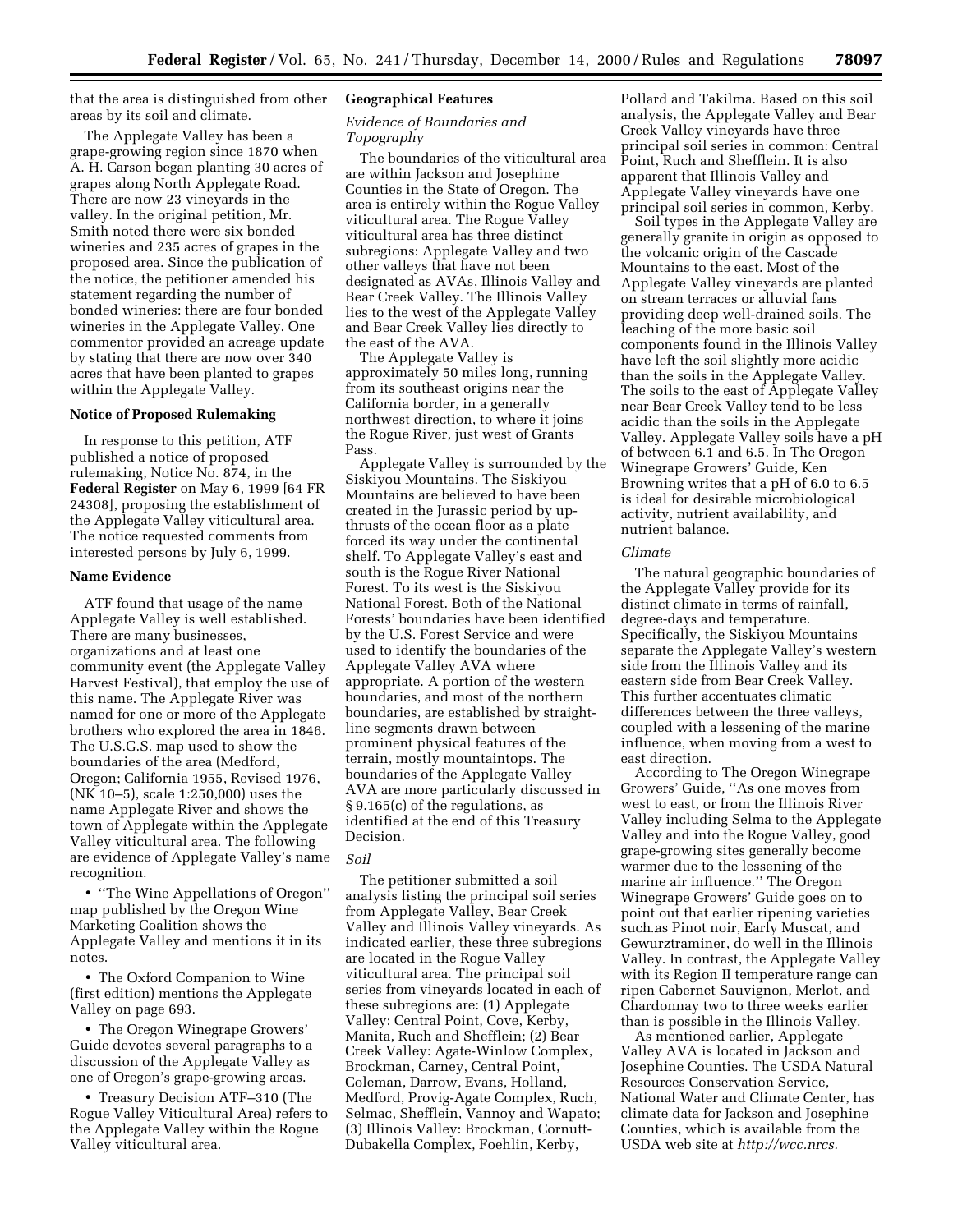*usda.gov/water/climate/*. Temperature and precipitation differences in Applegate Valley and surrounding areas are illustrated by the data collected during 1961 through 1990 at five weather stations. The Ruch weather station is located inside the Applegate Valley AVA boundaries and data from that site is used to approximate the climate conditions of this viticultural area. The four other weather stations located outside the AVA, are: (1) Cave Junction, located in the Illinois Valley, in Josephine County, which is in close proximity to the AVA's southwest boundaries; (2) Grants Pass, in Josephine County, which is in close proximity the AVA's northwest boundaries; (3) Medford, located in the Bear Creek Valley in Jackson County, which is in close proximity to the AVA's northeast boundaries; and (4) Ashland, also in Jackson County, which is in close proximity to the AVA's southeast boundaries.

Climatological statistics are as follows: Cave Junction (Illinois Valley) has an average annual precipitation of 59.57 inches. Average annual precipitation declines steadily, when proceeding in a generally eastern direction: starting with Grants Pass at 30.89 inches, into Applegate Valley at Ruch with 26.01 inches, then Medford, in Bear Creek Valley, with 20.56 inches and finally, Ashland reporting 19.26 inches. This illustrates the following precipitation differences when comparing each of the four weather sites with the Ruch (Applegate Valley) site: Cave Junction had the highest precipitation with 33.56 inches more than Ruch; Grants Pass had 4.9 inches more; Medford had 5.5 inches less; and Ashland with 6.8 inches less than Ruch. This shows that Applegate Valley has a distinct and measurable climatic difference from its surrounding areas in terms of average annual precipitation.

The growing degree-days records (from the same source as the precipitation records presented above) provide another climatic difference between the Applegate Valley and the surrounding areas. A growing degreeday is defined as a unit of heat available for plant growth. It is calculated by taking the average daily temperature (adding the maximum and minimum daily temperatures, then dividing by two) and subtracting the temperature below which growth is minimal for the principal crops in the area. The temperature threshold used for determining minimal growth was 40 degrees Fahrenheit. The temperature data places the average yearly degreedays at the Ruch site (Applegate Valley) at 5108. The average yearly degree-days, beginning with the stations outside of the Applegate Valley boundaries are as follows: Southwest at Cave Junction (Illinois Valley) registers 5008 degreedays; northwest at Grants Pass reported 5689; northeast at Medford (Bear Creek Valley) measured 5086, and southeast at Ashland had 4836. In comparing the degree-days of Ruch (Applegate Valley) with the four others, it is clear that a measurable difference in degree-days exists between Applegate Valley and the surrounding areas: The largest temperature variation was at Grants Pass, which had 583 more degree-days than Applegate Valley, and the smallest difference was at Medford (Bear Creek Valley), which had 20 degree-days less than Applegate Valley.

## **Comments on Notice of Proposed Rulemaking**

ATF received 28 letters of comment in response to Notice No. 874. Of the 28 comments ATF received, 22 (with a total of 27 signatures) favored creating the Applegate Valley viticultural area; six (with a total of seven signatures) were opposed. The petitioner submitted additional supporting documentation about soil and climate for areas within and outside of the viticultural area, which was included in the rulemaking record. This information included soil maps, precipitation and temperature records. All of these comments were given careful consideration in the preparation of the final rule.

Commentors who supported the establishment of an Applegate Valley AVA confirmed that Applegate Valley has distinct weather and growing conditions. One respondent, Mr. Robert Kerivan, President of Bridgeview Vineyards, stated that the Applegate Valley is known for Bordeaux style grapes—merlot, syrah and cabernet sauvignon—specifically due to its warmer climate. Four of the commentors specifically noted the distinct soils of Applegate Valley along with six who cited the unique geographic features of the AVA. Climate was the most common basis for support with 16 commentors in favor of Applegate Valley's AVA approval.

The respondents opposed to establishing Applegate Valley viticultural area challenge the existence of significant differences between Applegate Valley and the surrounding Rogue Valley viticultural area. The majority of the opposition based their objection on the overall similarity of the climate and soils of the Rogue Valley viticultural area and the Applegate Valley. One commentor noted that the different soils of the Rogue Valley viticultural area are ''a jigsaw puzzle of

soils which occur repeatedly in all parts of the region.'' Opponents want the Rogue Valley left as one area. Three of the six opposing commentors expressed concerns about the fragmenting of the Rogue Valley viticultural area. Two of these commentors stated that there should not be an Applegate Valley AVA since the quality of the wine is not distinct from those produced in the surrounding areas. Yet, both commentors describe the wine from Applegate Valley as ''bland'' and ''brash.'' One of the commentors voiced concerns about having ''a noticeable negative financial impact on the other established wineries and growers'' outside the Applegate Valley AVA.

## **ATF's Decision**

ATF believes that the evidence supports the establishment of an Applegate Valley AVA. While ATF agrees there are similarities associated with Applegate Valley and the surrounding Rogue Valley, we believe that the confluence of distinctions, in soil, climate and name recognition, are sufficient to demarcate the Applegate Valley as an AVA. As evidenced above, the petition clearly satisfies the criteria in 27 CFR  $4.25(a)(e)(2)$  with respect to name recognition, boundaries and geographical features. As set forth above, Applegate Valley is also recognized as having a distinct climate from the areas that surround it.

The Applegate Valley is encompassed by the Rogue Valley and, therefore, is considered a sub-appellation of the Rogue Valley. (A sub-appellation is the smaller delimited grape-growing region that is bounded by the larger delimited grape-growing region.) As with many sub-appellations, the similarities are implicitly recognized by the approval of the primary appellation. Rogue Valley, the primary appellation, and Applegate Valley, the sub-appellation, are not exceptions to this situation.

Marketing materials for Rogue Valley wineries, along with viticultural reference books, cite the Applegate Valley as a distinct sub-appellation. Ted Jordan Meredith, in his book Northwest Wine Companion, specifically describes the Applegate Valley as being ''one of the warmest grape-growing areas in western Oregon \* \* \*''. A web page titled TOUR WINE COUNTRY by The Oregon Pinot Noir Club (http:// www.oregonpinotnoir.com/Merchant/ tourrgsm.htm) states that Rogue Valley has three distinct sub-appellations. Of these three areas, ''the Applegate Valley with a warmer climate is known for Cabernet Sauvignon, Cabernet franc, and Merlot.'' Another web site, WINES NORTHWEST—A GUIDE TO THE